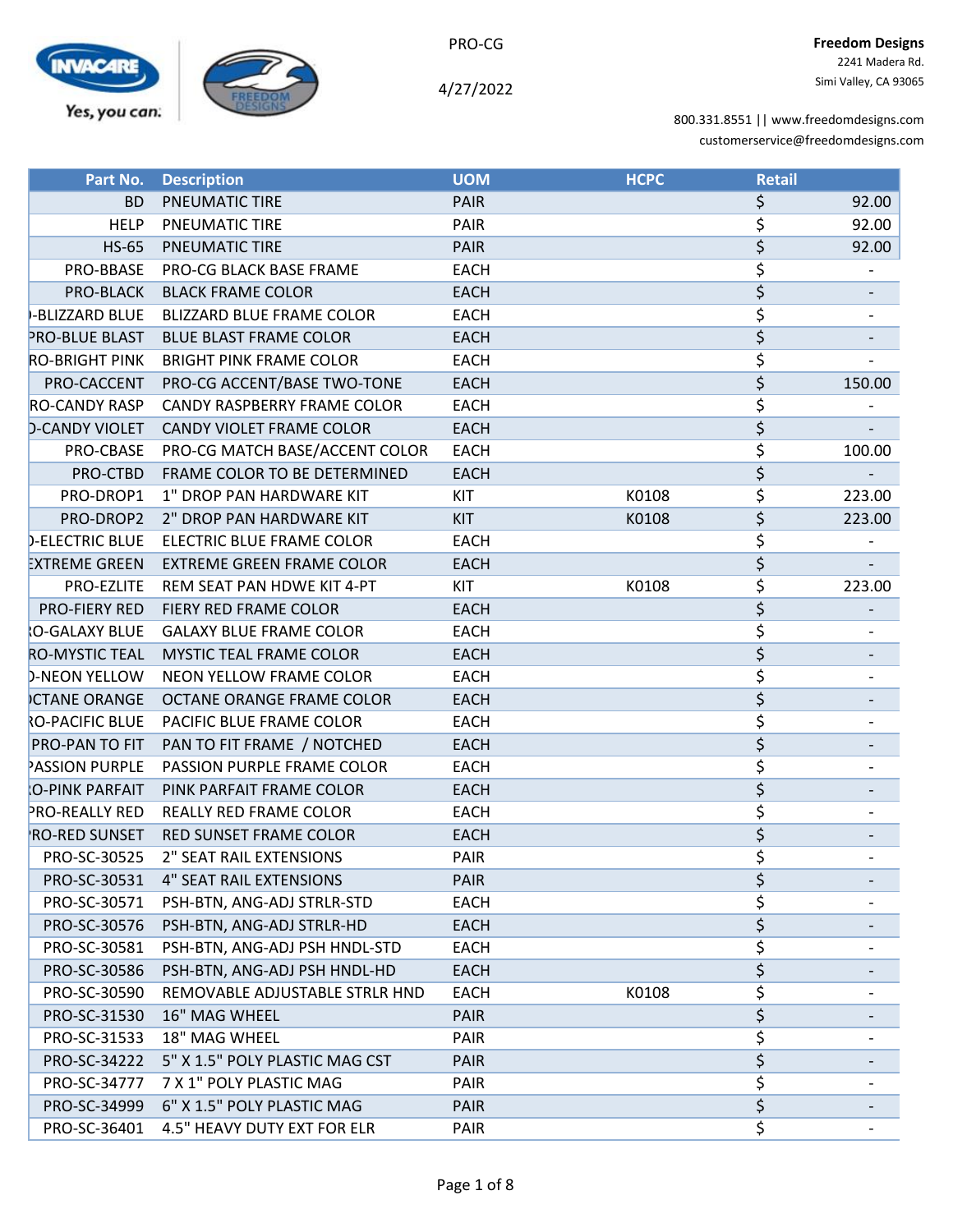

4/27/2022

| Part No.               | <b>Description</b>                              | <b>UOM</b>  | <b>HCPC</b> | <b>Retail</b>                   |                          |
|------------------------|-------------------------------------------------|-------------|-------------|---------------------------------|--------------------------|
| PRO-SC-36402           | <b>4.5" HEAVY DUTY EXTENSION</b>                | <b>PAIR</b> |             | \$                              |                          |
| PRO-SC-36403           | <b>6.5" HEAVY DUTY EXTENSION</b>                | PAIR        |             | \$                              |                          |
| PRO-SC-36405           | 6.5" HEAVY DUTY EXT FOR ELR                     | <b>PAIR</b> |             | $\overline{\boldsymbol{\zeta}}$ |                          |
| PRO-SC-36407           | <b>HIGH MOUNT BRACKETS</b>                      | <b>PAIR</b> |             | \$                              |                          |
|                        | PRO-SC-36410 HIGH MOUNT CLAMPS AND TUBES        | <b>PAIR</b> | K0037       | \$                              |                          |
| PRO-SE-31537           | 18" PNEUM SPOKE - SILVER NO H/R                 | <b>PAIR</b> | K0070       | \$                              | 45.00                    |
| PRO-SE-31538           | 18" PNEUM SPOKE - BLACK NO H/R                  | <b>PAIR</b> | K0070       | \$                              | 45.00                    |
| SPARKLE GREEN          | SPARKLE GREEN FRAME COLOR                       | <b>EACH</b> |             | \$                              |                          |
|                        | PRO-SPECIFY SET AT THE RESERVE THE RESERVE THAT | <b>EACH</b> |             | $\overline{\xi}$                |                          |
|                        | $\mathbf H$<br>ECIFY ARM HEIG SET ARMREST AT    | <b>EACH</b> |             | \$                              |                          |
| <b>ECIFY BACKPOST</b>  | SET BACKPOST DEPTH AT                           | <b>EACH</b> |             | $\overline{\boldsymbol{\zeta}}$ |                          |
| <b>D-SPECIFY DEPTH</b> | SPECIFY CLIENT'S SEAT DEPTH                     | <b>EACH</b> |             | \$                              |                          |
| <b>SPECIFY HEIGHT</b>  | SET HEIGHT AT <b>ALL AND THE SET HEIGHT</b>     | <b>EACH</b> |             | \$                              |                          |
| <b>RO-SPECIFY PAN</b>  | WX D/NOTCHED                                    | <b>EACH</b> |             | \$                              |                          |
|                        | PRO-SPECIFY STF SET SEAT TO FLOOR AT            | <b>EACH</b> |             | $\overline{\varsigma}$          |                          |
| <b>D-STORMY GRAY</b>   | <b>STORMY GRAY FRAME COLOR</b>                  | <b>EACH</b> |             | $\overline{\xi}$                | $\overline{\phantom{a}}$ |
|                        | -SUGAR COOKIE SUGAR COOKIE FRAME COLOR          | <b>EACH</b> |             | $\overline{\xi}$                |                          |
| O-SUGAR PLUM           | SUGAR PLUM FRAME COLOR                          | <b>EACH</b> |             | \$                              |                          |
|                        | PRO-SYS-10900 FDI BACKPACK - N/C W/ SYSTEM      | <b>EACH</b> |             | $\overline{\boldsymbol{\zeta}}$ |                          |
| O-SYS-10905-12         | CANOPY-FLIP-BACK ADJ N/C 12-14                  | <b>EACH</b> | K0108       | \$                              |                          |
| O-SYS-10905-14         | CANOPY-FLIP-BACK ADJ N/C 14-16                  | <b>EACH</b> | K0108       | $\overline{\boldsymbol{\zeta}}$ |                          |
| :O-SYS-10905-16        | CANOPY-FLIP-BACK ADJ N/C 16-18                  | <b>EACH</b> | K0108       | \$                              |                          |
| O-SYS-10905-18         | CANOPY-FLIP-BACK ADJ N/C 18-20                  | <b>EACH</b> | K0108       | $\overline{\boldsymbol{\zeta}}$ |                          |
| PRO-TWILIGHT           | <b>TWILIGHT FRAME COLOR</b>                     | <b>EACH</b> |             | \$                              |                          |
| <b>GOROUS VIOLET</b>   | VIGOROUS VIOLET FRAME COLOR                     | <b>EACH</b> |             | \$                              |                          |
| PRO-YELLOW             | YELLOW FRAME COLOR                              | <b>EACH</b> |             | \$                              |                          |
| PRO-10900              | <b>BACKPACK - FREEDOM BACKPACK</b>              | <b>EACH</b> | K0108       | $\overline{\boldsymbol{\zeta}}$ | 65.00                    |
|                        | PRO-10905-12 CANOPY - FLIP-BACK ADJ 12-14W      | <b>EACH</b> | K0108       | \$                              |                          |
| PRO-10905-14           | CANOPY - FLIP-BACK ADJ 14-16W                   | <b>EACH</b> | K0108       | $\overline{\varsigma}$          |                          |
| PRO-10905-16           | CANOPY - FLIP-BACK ADJ 16-18W                   | <b>EACH</b> | K0108       | \$                              | $\overline{\phantom{a}}$ |
| PRO-10905-18           | CANOPY - FLIP-BACK ADJ 18-20W                   | <b>EACH</b> | K0108       | \$                              |                          |
| PRO-10917              | WHEELCHAIR TOOL KIT - INTL                      | KIT         |             | \$                              |                          |
| PRO-10920              | TILT LOCK-OUT PIN KIT - PRO CG                  | <b>KIT</b>  | K0108       | \$                              | 38.00                    |
| <b>PRO-12W</b>         | 12" WIDE SEAT FRAME                             | <b>EACH</b> |             | \$                              |                          |
| <b>PRO-13W</b>         | 13" WIDE SEAT FRAME                             | <b>EACH</b> |             | $\overline{\boldsymbol{\zeta}}$ |                          |
| <b>PRO-14W</b>         | 14" WIDE SEAT FRAME                             | EACH        |             | \$                              |                          |
| <b>PRO-15W</b>         | <b>15" WIDE SEAT FRAME</b>                      | <b>EACH</b> |             | \$                              |                          |
| <b>PRO-16W</b>         | 16" WIDE SEAT FRAME                             | <b>EACH</b> |             | \$                              |                          |
| <b>PRO-17W</b>         | 17" WIDE SEAT FRAME                             | EACH        |             | \$                              |                          |
| PRO-17070              | <b>COMPOSITE FLIP UP FTPLATES</b>               | PAIR        |             | \$                              |                          |
| <b>PRO-18W</b>         | 18" WIDE SEAT FRAME                             | <b>EACH</b> |             | $\overline{\varsigma}$          |                          |
|                        |                                                 |             |             |                                 |                          |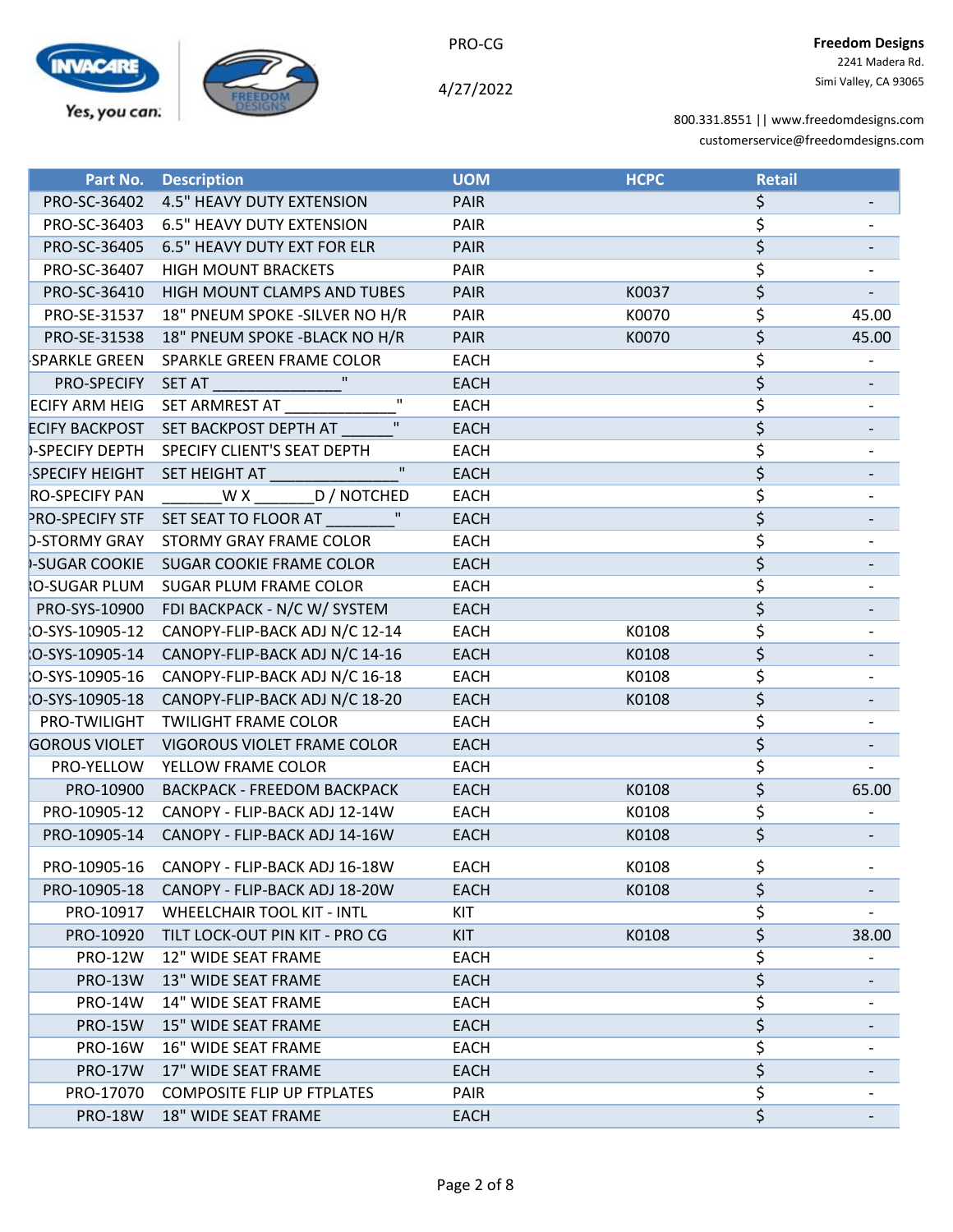

4/27/2022

| Part No.       | <b>Description</b>                   | <b>UOM</b>  | <b>HCPC</b> | <b>Retail</b> |          |
|----------------|--------------------------------------|-------------|-------------|---------------|----------|
| <b>PRO-19W</b> | 19" WIDE SEAT FRAME                  | <b>EACH</b> |             | \$            |          |
| <b>PRO-20W</b> | 20" WIDE SEAT FRAME                  | <b>EACH</b> | E2201       | \$            | 538.00   |
| PRO-23207      | <b>MEDICAL NECESSITIES POUCH</b>     | <b>EACH</b> | K0108       | \$            | 77.00    |
| PRO-23210      | FLIP DOWN RIGIDIZING BAR             | <b>EACH</b> | K0108       | \$            | 189.00   |
| PRO-30220      | 14" BASE FRAME 12"-14" WIDTH         | <b>EACH</b> |             | \$            |          |
| PRO-30240      | 16" BASE FRAME 14"-16" WIDTH         | <b>EACH</b> |             | \$            |          |
| PRO-30260      | 18" BASE FRAME 16"-18" WIDTH         | <b>EACH</b> |             | \$            |          |
| PRO-30261      | 20" BASE FRAME 18"-20" WIDTH         | <b>EACH</b> |             | \$            |          |
| PRO-30272      | DUAL HAND ACTIVATED TILT             | <b>EACH</b> |             | \$            |          |
| PRO-30273      | FOOT ACTIVATED TILT                  | <b>EACH</b> |             | \$            |          |
| PRO-30275      | HAND ACTIV BRAKE/WHL LCK SYSTM       | <b>PAIR</b> | E2228       | \$            | 1,000.00 |
| PRO-30279      | POP-UP SWING AWAY ELR ASSY           | <b>PAIR</b> | E0990       | \$            | 318.00   |
| PRO-30280      | 75º POP-UP SWING AWAY HANGERS        | <b>PAIR</b> |             | \$            |          |
| PRO-30281      | 90º POP-UP SWING AWAY HANGERS        | <b>PAIR</b> |             | \$            |          |
| PRO-30282      | 75º LATCH STYLE SWING AWAY HNG       | <b>PAIR</b> |             | \$            |          |
| PRO-30283      | 90º LATCH STYLE SWING AWAY HNG       | <b>PAIR</b> |             | \$            |          |
| PRO-30285      | 4" SHORT LENGTH ADJ EXTENSION        | <b>PAIR</b> |             | \$            |          |
| PRO-30286      | 6" MEDIUM LENGTH ADJ EXTENSION       | <b>PAIR</b> |             | \$            |          |
| PRO-30287      | 8" LONG LENGTH ADJ EXTENSION         | PAIR        |             | \$            |          |
| PRO-30288      | 10" X-LONG LENGTH ADJ EXTENSIO       | <b>PAIR</b> |             | \$            |          |
| PRO-30291-2    | <b>CONTRACTURE FTRST SHORT PR</b>    | PAIR        | K0108       | \$            | 3,838.00 |
| PRO-30292-L    | <b>CONTRACTURE FTRST LONG L</b>      | <b>EACH</b> | K0108       | \$            | 1,919.00 |
| PRO-30292-R    | <b>CONTRACTURE FTRST LONG R</b>      | <b>EACH</b> | K0108       | \$            | 1,919.00 |
| PRO-30292-2    | <b>CONTRACTURE FTRST LONG PR</b>     | <b>PAIR</b> | K0108       | \$            | 3,838.00 |
| PRO-30297-2    | 3D DYNAMIC FTRST ASSY HI PIVOT       | <b>PAIR</b> | K0108       | \$            | 7,300.00 |
| PRO-30298-2    | <b>3D DYNAMIC FTRST ASSY STD</b>     | <b>PAIR</b> | K0108       | \$            | 6,800.00 |
| PRO-303        | PRO-CG TILT-IN-SPACE WHLCHAIR        | <b>EACH</b> |             | \$            |          |
| PRO-30300      | PRO-CG PED RIGID TRANS OPT           | <b>EACH</b> | E1233       | \$            | 3,010.00 |
| PRO-30301      | PRO-CG PED RIGID TRANS INCL          | <b>EACH</b> | E1233       | \$            | 3,279.00 |
| PRO-30302      | <b>PRO-CG SE PED RIGID TRANS OPT</b> | <b>EACH</b> | E1233       | \$            | 2,822.00 |
| PRO-30310      | PRO-CG ADULT RIGID TRANS OPT         | EACH        | E1161       | \$            | 3,215.00 |
| PRO-30311      | PRO-CG ADULT RIGID TRANS INCL        | <b>EACH</b> | E1161       | \$            | 3,548.00 |
| PRO-30312      | PRO-CG SE ADULT RIGID TRNS OPT       | <b>EACH</b> | E1161       | \$            | 2,984.00 |
| PRO-30313      | PRO-CG SC ADULT RIGID TRNS OPT       | <b>EACH</b> | E1161       | \$            | 3,725.00 |
| PRO-30314      | PRO-CG SC ADULT RIGID TRNS INC       | <b>EACH</b> | E1161       | \$            | 3,994.00 |
| PRO-30324      | LEAF SEAT FRAME PAIR                 | <b>PAIR</b> | K0108       | \$            | 834.00   |
| PRO-30324-L    | LEAF SEAT FRAME LEFT                 | EACH        | K0108       | \$            | 418.00   |
| PRO-30324-R    | LEAF SEAT FRAME RIGHT                | <b>EACH</b> | K0108       | \$            | 418.00   |
| PRO-30325      | SRO - SEAT RAIL ONLY PAIR            | <b>PAIR</b> | K0108       | \$            | 350.00   |
| PRO-30325-L    | SRO - SEAT RAIL ONLY LEFT            | <b>EACH</b> | K0108       | \$            | 176.00   |
| PRO-30325-R    | SRO - SEAT RAIL ONLY RIGHT           | <b>EACH</b> | K0108       | \$            | 176.00   |
| PRO-30331      | PRO - VENT TRAY READY BASE           | <b>EACH</b> | K0108       | \$            | 494.00   |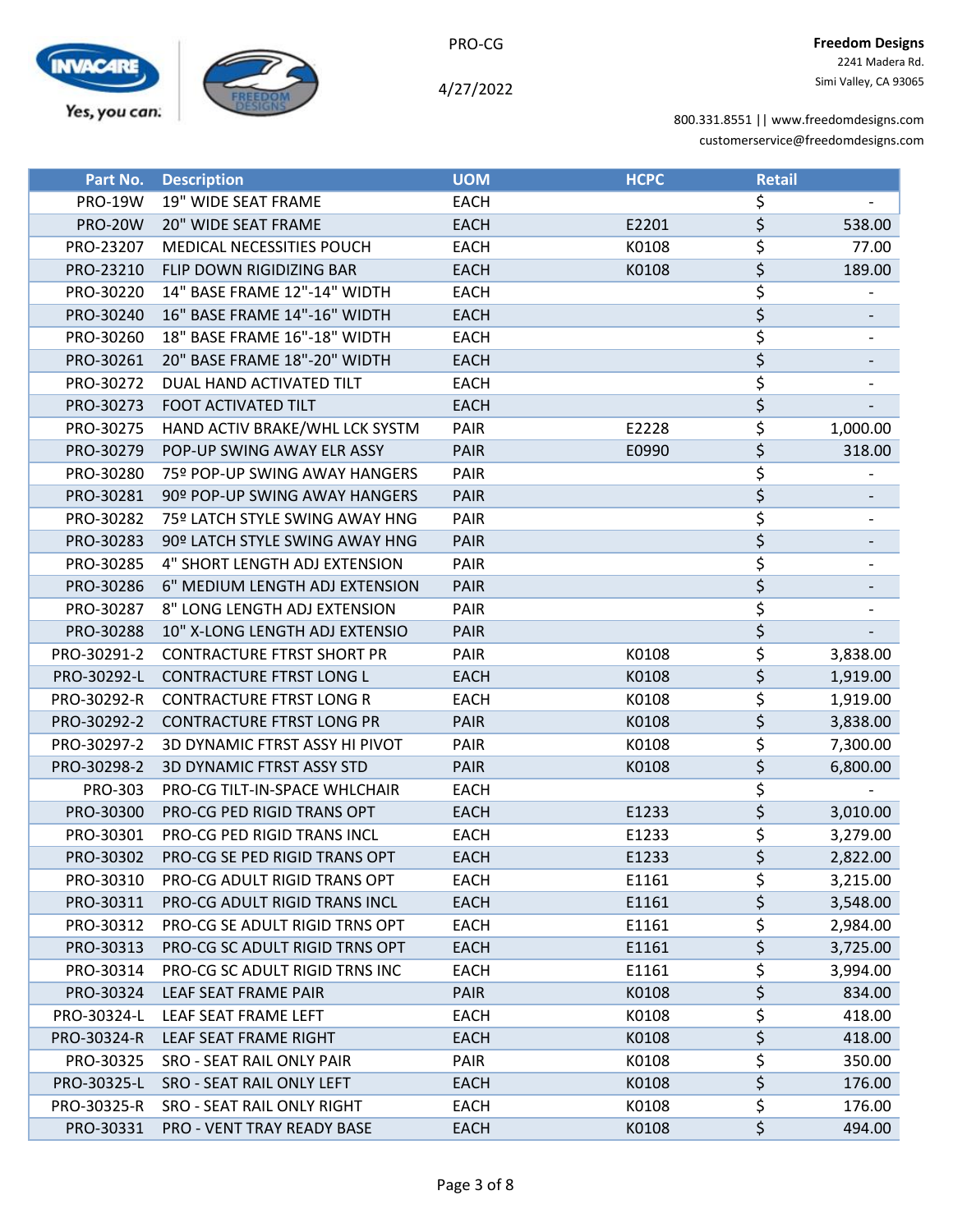

PRO-CG

| Part No.  | <b>Description</b>                    | <b>UOM</b>  | <b>HCPC</b> | <b>Retail</b> |          |
|-----------|---------------------------------------|-------------|-------------|---------------|----------|
| PRO-30335 | <b>VENT TRAY BASE</b>                 | <b>EACH</b> | E1029       | \$            | 634.00   |
| PRO-30504 | 12" SEAT DEPTH                        | <b>EACH</b> |             | \$            |          |
| PRO-30505 | 13" SEAT DEPTH                        | <b>EACH</b> |             | \$            |          |
| PRO-30506 | 14" SEAT DEPTH                        | <b>EACH</b> |             | \$            |          |
| PRO-30511 | 12" TO 20" SEAT FRAME LENGTH          | <b>EACH</b> |             | \$            |          |
| PRO-30512 | 14" TO 22" SEAT FRAME LENGTH          | <b>EACH</b> |             | \$            |          |
| PRO-30514 | MEDIUM (23" HIGH)                     | <b>EACH</b> |             | \$            |          |
| PRO-30515 | SHORT (20" HIGH)                      | PAIR        |             | \$            |          |
| PRO-30516 | <b>TALL (26" HIGH)</b>                | PAIR        |             | \$            |          |
| PRO-30517 | INDIV STROLLER HNDL EXT REMOV         | PAIR        | K0108       | \$            | 119.00   |
| PRO-30518 | STANDARD 90° BEND BACKPOSTS           | PAIR        |             | \$            |          |
| PRO-30519 | ERGO BEND PUSH HANDLE BCK POST        | <b>PAIR</b> |             | \$            |          |
| PRO-30520 | 16" TO 24" SEAT FRAME LENGTH          | <b>EACH</b> |             | \$            |          |
| PRO-30521 | 15" SEAT DEPTH                        | <b>EACH</b> |             | \$            |          |
| PRO-30522 | 16" SEAT DEPTH                        | <b>EACH</b> |             | \$            |          |
| PRO-30523 | 17" SEAT DEPTH                        | <b>EACH</b> |             | \$            |          |
| PRO-30524 | 18" SEAT DEPTH                        | <b>EACH</b> |             | \$            |          |
| PRO-30525 | <b>2" SEAT RAIL EXTENSIONS</b>        | <b>PAIR</b> | K0108       | \$            | 45.00    |
| PRO-30527 | 19" SEAT DEPTH                        | <b>EACH</b> |             | \$            |          |
| PRO-30528 | 20" SEAT DEPTH                        | <b>EACH</b> | E2203       | \$            | 592.00   |
| PRO-30529 | 21" SEAT DEPTH                        | <b>EACH</b> | E2203       | \$            | 592.00   |
| PRO-30531 | <b>4" SEAT RAIL EXTENSIONS</b>        | <b>PAIR</b> | K0108       | \$            | 45.00    |
| PRO-30535 | 22" SEAT DEPTH                        | <b>EACH</b> | E2204       | \$            | 1,065.00 |
| PRO-30536 | 23" SEAT DEPTH                        | <b>EACH</b> | E2204       | \$            | 1,065.00 |
| PRO-30537 | 24" SEAT DEPTH                        | <b>EACH</b> | E2204       | \$            | 1,065.00 |
| PRO-30538 | 25" SEAT DEPTH                        | <b>EACH</b> | E2204       | \$            | 1,065.00 |
| PRO-30539 | 26" SEAT DEPTH                        | <b>EACH</b> | E2204       | \$            | 1,065.00 |
| PRO-30540 | 18" TO 26" SEAT FRAME LENGTH          | <b>EACH</b> |             | \$            |          |
| PRO-30541 | 8° BEND BACK POST MODIFICATION        | PAIR        | K0108       | \$            | 113.00   |
| PRO-30542 | DYNAMIC ROCKER BACK/B.P. TUBES        | PAIR        | K0108       | \$            | 2,200.00 |
| PRO-30544 | <b>STRAIGHT BACK POST TUBES</b>       | <b>PAIR</b> |             | \$            |          |
| PRO-30545 | <b>FOLD-DOWN BACK POSTS</b>           | <b>PAIR</b> |             | \$            |          |
| PRO-30561 | PUSH HNDL EXT-WDTH ADJ, NR            | <b>EACH</b> |             | \$            |          |
| PRO-30562 | SRRSB RECLINE BKRST ASSY              | <b>PAIR</b> | E1226       | \$            | 1,500.00 |
| PRO-30564 | SRRSB RECLINE BKRST w/PBSH            | <b>PAIR</b> |             | \$            | 1,712.00 |
| PRO-30571 | PSH-BTN, ANG-ADJ STRLR-STD            | <b>EACH</b> | K0108       | \$            | 121.00   |
| PRO-30576 | PSH-BTN, ANG-ADJ STRLR-HD             | <b>EACH</b> | K0108       | \$            | 193.00   |
| PRO-30581 | PSH-BTN, ANG-ADJ PSH HNDL-STD         | <b>EACH</b> | K0108       | \$            | 121.00   |
| PRO-30586 | PSH-BTN, ANG-ADJ PSH HNDL-HD          | <b>EACH</b> | K0108       | \$            | 193.00   |
| PRO-30590 | REMOVABLE ADJUSTABLE STRLR HND        | <b>EACH</b> | K0108       | \$            | 90.00    |
| PRO-31000 | <b>GRAY PNEU TIRE W/AIRLESS INSRT</b> | <b>PAIR</b> | E2213       | \$            | 92.00    |
| PRO-31005 | PLSTC COATED HANDRIMS 20,22,24        | <b>PAIR</b> |             | \$            | 130.00   |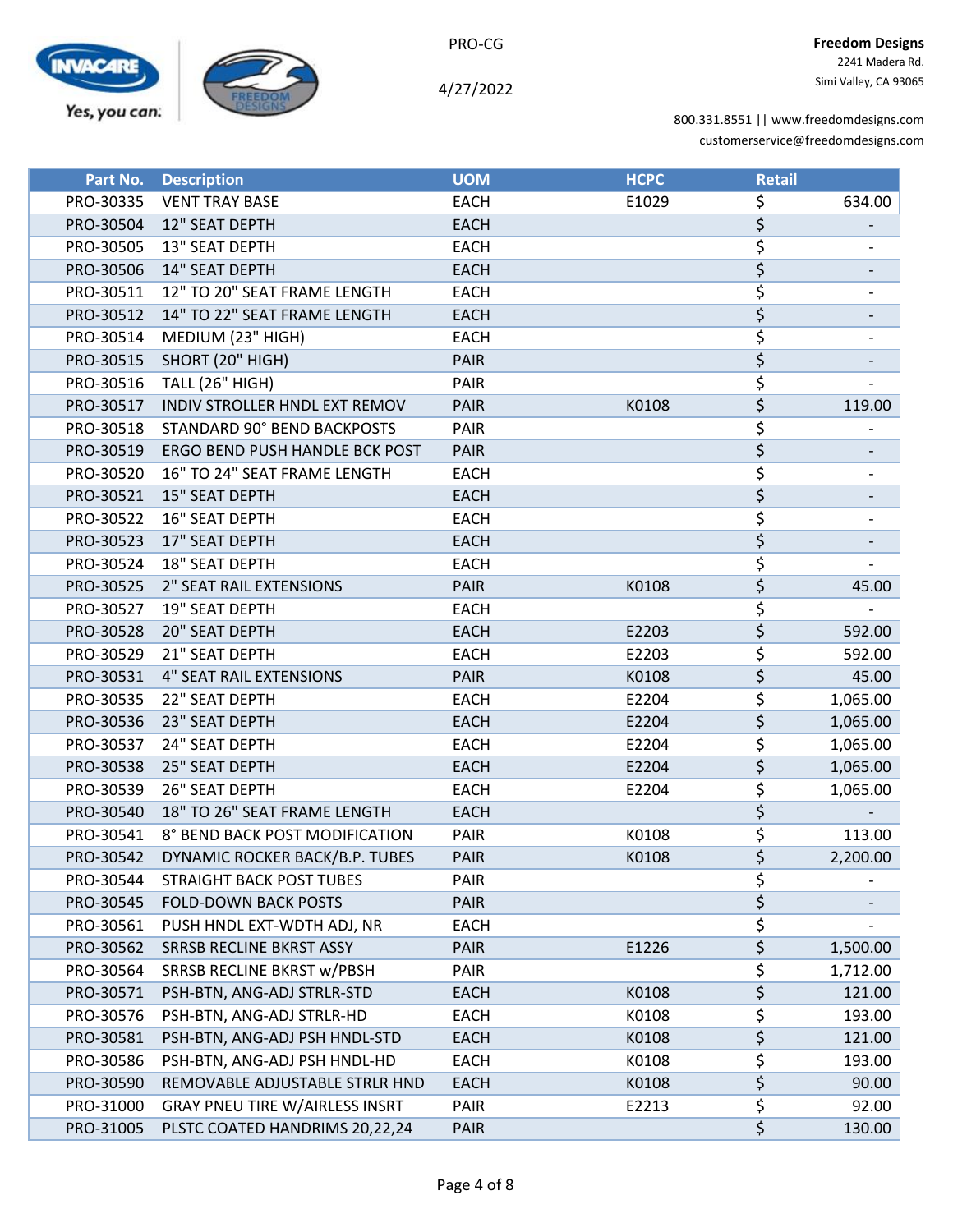

| Part No.  | <b>Description</b>                    | <b>UOM</b>  | <b>HCPC</b> | <b>Retail</b>    |        |
|-----------|---------------------------------------|-------------|-------------|------------------|--------|
| PRO-31006 | OMIT HANDRIMS FROM 20, 22, 24         | PAIR        |             | \$               |        |
| PRO-31014 | <b>16" ALUMINUM HANDRIMS</b>          | <b>PAIR</b> | E2205       | \$               | 182.00 |
| PRO-31015 | 18" ALUMINUM HANDRIMS                 | PAIR        | E2205       | \$               | 182.00 |
| PRO-31016 | <b>20" PLASTIC COATED HANDRIMS</b>    | <b>PAIR</b> | K0059       | \$               | 128.00 |
| PRO-31017 | 22" PLASTIC COATED HANDRIMS           | PAIR        | K0059       | \$               | 128.00 |
| PRO-31018 | 24" PLASTIC COATED HANDRIMS           | <b>PAIR</b> | K0059       | \$               | 128.00 |
| PRO-31019 | 12" AIRLESS INSERTS                   | PAIR        | E2213       | \$               | 92.00  |
| PRO-31020 | <b>16" AIRLESS INSERTS</b>            | PAIR        | E2213       | \$               | 92.00  |
| PRO-31021 | <b>18" AIRLESS INSERTS</b>            | PAIR        | E2213       | \$               | 92.00  |
| PRO-31022 | <b>20" AIRLESS INSERTS</b>            | <b>PAIR</b> | E2213       | \$               | 92.00  |
| PRO-31023 | 22" AIRLESS INSERTS                   | PAIR        | E2213       | \$               | 92.00  |
| PRO-31024 | 24" AIRLESS INSERTS                   | <b>PAIR</b> | E2213       | \$               | 92.00  |
| PRO-31030 | ALU HNDRM - SILVER 16" SPKE WHL       | PAIR        | E2205       | \$               | 83.00  |
| PRO-31031 | ALU HNDRM - BLACK 16" SPKE WHL        | <b>PAIR</b> | E2205       | \$               | 83.00  |
| PRO-31034 | ALU HNDRM - SILVER 18" SPKE WHL       | PAIR        | E2205       | \$               | 83.00  |
| PRO-31035 | ALU HNDRM - BLACK 18" SPKE WHL        | <b>PAIR</b> | E2205       | \$               | 83.00  |
| PRO-31040 | <b>GRAY PNEUMATIC TIRE</b>            | PAIR        | E2211/E2212 | \$               |        |
| PRO-31041 | POLYURETHANE TIRE-BLACK-16"           | <b>PAIR</b> |             | \$               | 43.00  |
| PRO-31042 | POLYURETHANE TIRE-BLACK-18"           | PAIR        |             | \$               | 43.00  |
| PRO-31045 | LOW PROFILE POLYURETHANE TIRE         | PAIR        | E2218       | \$               |        |
| PRO-31501 | PUSH TO LOCK WHEEL LOCKS - STD        | PAIR        |             | \$               |        |
| PRO-31506 | PULL TO LOCK WHEEL LOCKS              | <b>PAIR</b> |             | \$               |        |
| PRO-31508 | FOOT ACTIVATED WHEEL LOCK ASSY        | <b>PAIR</b> |             | \$               |        |
| PRO-31514 | 12" MAG WHEEL-LOW PROFILE POLY        | <b>PAIR</b> |             | \$               |        |
| PRO-31515 | FULL POLY BLK TIRE-16,18              | PAIR        | E2218       | \$               | 80.00  |
| PRO-31516 | <b>FULL POLY BLK TIRE-12,20,22,24</b> | <b>PAIR</b> | E2218       | \$               |        |
| PRO-31517 | 24" MAG WHL-BLACK-FULL POLY           | PAIR        |             | \$               |        |
| PRO-31518 | 22" MAG WHL-BLACK-FULL POLY           | <b>PAIR</b> |             | $\overline{\xi}$ |        |
| PRO-31519 | 20" MAG WHL-BLACK-FULL POLY           | PAIR        |             | \$               |        |
| PRO-31520 | 12" MAG WHL-BLACK-FULL POLY           | <b>PAIR</b> |             | \$               |        |
| PRO-31521 | 18" MAG WHL-BLACK-FULL POLY           | <b>PAIR</b> |             | \$               |        |
| PRO-31522 | 16" MAG WHL-BLACK-FULL POLY           | PAIR        |             | \$               |        |
| PRO-31523 | 12" SEMI PNEUMATIC PLST MAG WH        | PAIR        | K0069       | \$               | 190.00 |
| PRO-31524 | OMIT REAR WHEELS & AXLES              | <b>PAIR</b> |             | \$               |        |
| PRO-31525 | 12" MAG WHEEL                         | <b>PAIR</b> |             | \$               |        |
| PRO-31526 | 12" LOW PROFILE POLY MAG WHL          | <b>PAIR</b> | E2218       | \$               |        |
| PRO-31527 | 20" MAG WHEEL W/ ALU HANDRIM          | PAIR        |             | \$               |        |
| PRO-31528 | 22" MAG WHEEL W/ ALU HANDRIM          | <b>PAIR</b> |             | \$               |        |
| PRO-31529 | 24" MAG WHEEL W/ ALU HANDRIM          | PAIR        |             | \$               |        |
| PRO-31530 | 16" MAG WHEEL                         | <b>PAIR</b> |             | \$               | 45.00  |
| PRO-31533 | 18" MAG WHEEL                         | PAIR        |             | \$               | 45.00  |
| PRO-31534 | 16" PNEUM SPOKE - SILVER NO H/R       | <b>PAIR</b> |             | \$               |        |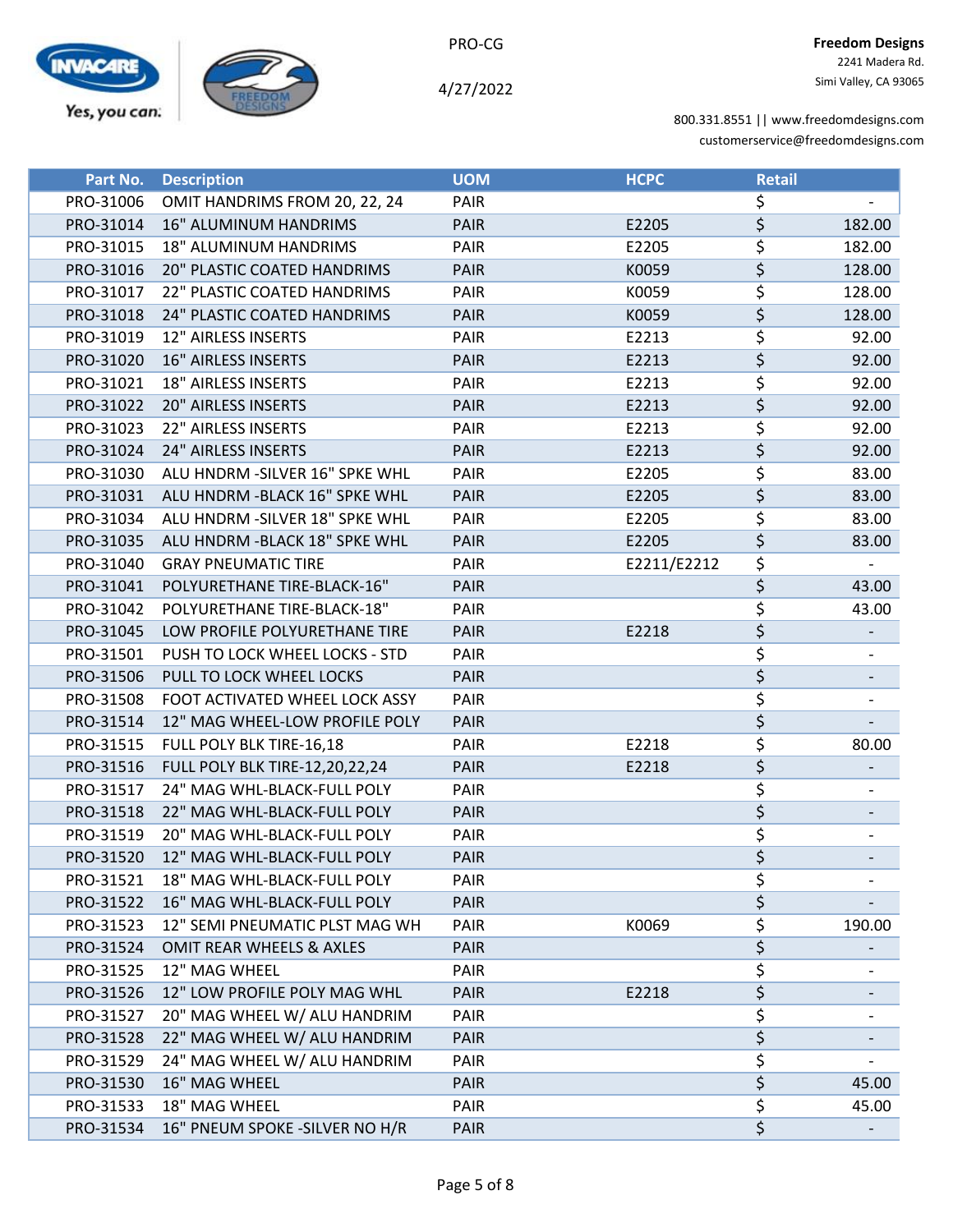

4/27/2022

| Part No.    | <b>Description</b>                    | <b>UOM</b>  | <b>HCPC</b> | <b>Retail</b> |        |
|-------------|---------------------------------------|-------------|-------------|---------------|--------|
| PRO-31535   | 16" SPOKE WHEEL BLACK NO H/R          | PAIR        |             | \$            |        |
| PRO-31537   | 18" SPOKE WHEEL BLACK NO H/R          | <b>PAIR</b> |             | \$            |        |
| PRO-31538   | 18" PNEUM SPOKE - BLACK NO H/R        | PAIR        |             | \$            |        |
| PRO-31540   | 20" SPOKE WHEEL W/ ALU HANDRIM        | <b>PAIR</b> | K0070       | \$            | 220.00 |
| PRO-31541   | 22" SPOKE WHEEL W/ ALU HANDRIM        | PAIR        | K0070       | \$            | 220.00 |
| PRO-31542   | 24" SPOKE WHEEL W/ ALU HANDRIM        | <b>PAIR</b> | K0070       | \$            | 220.00 |
| PRO-31543   | <b>BLACK PNEUMATIC TIRE</b>           | PAIR        |             | \$            |        |
| PRO-31544   | <b>BLACK PNEUM TIRE W/AIRLESS INS</b> | <b>PAIR</b> | E2213       | \$            | 92.00  |
| PRO-31600   | <b>CURB ASSIST ANTI-TIP ASSY ADJ</b>  | PAIR        | E0971       | \$            | 135.00 |
| PRO-31605   | SWING-AWAY ANTI-TIPPERS FT ACT        | <b>PAIR</b> | E0971       | \$            | 194.00 |
| PRO-31801   | WHEEL LOCK EXTENSION HANDLES          | PAIR        | E0961       | \$            | 81.00  |
| PRO-33000   | <b>OMIT HANGERS &amp; FOOTPLATES</b>  | <b>PAIR</b> |             | \$            |        |
| PRO-34111   | 3" LIGHT UP POLYURETHNE CASTER        | <b>PAIR</b> |             | \$            | 94.00  |
| PRO-34200   | 7" X 2" POLY CASTER                   | <b>PAIR</b> |             | \$            | 215.00 |
| PRO-34222   | 5" X 1.5" POLY PLASTIC MAG CST        | PAIR        |             | \$            | 94.00  |
| PRO-34333   | <b>OMIT CASTER WHEELS</b>             | <b>PAIR</b> |             | \$            |        |
| PRO-34444   | 6" X 2" POLY WITH TREAD               | PAIR        |             | \$            | 105.00 |
| PRO-34555   | 5" X 1" POLY PLASTIC MAG              | <b>PAIR</b> |             | \$            |        |
| PRO-34666   | 6" X 1" POLY PLASTIC MAG              | PAIR        |             | \$            |        |
| PRO-34667   | 6 X 1" PNEUMATIC PLASTIC MAG          | <b>PAIR</b> | E2214+E2215 | \$            |        |
| PRO-34777   | 7 X 1" POLY PLASTIC MAG               | <b>PAIR</b> |             | \$            |        |
| PRO-34888   | 3" POLYURETHANE CASTER                | <b>PAIR</b> |             | \$            |        |
| PRO-34999   | 6" X 1.5" POLY PLASTIC MAG            | PAIR        |             | \$            | 94.00  |
| PRO-35050   | 5" LIGHT UP POLYURETHAN CASTER        | <b>PAIR</b> |             | \$            | 109.00 |
| PRO-36020   | ALU ANG ADJ FLIP UP FTPLT             | PAIR        | K0040       | \$            | 205.00 |
| PRO-36021   | ANG ADJ FLIP FTPLT W/ H/L             | <b>PAIR</b> | K0040+E0951 | \$            | 205.00 |
| PRO-36022   | <b>HEEL LOOPS</b>                     | PAIR        | E0951       | \$            | 49.00  |
| PRO-36023   | <b>OMIT HEEL LOOPS</b>                | <b>PAIR</b> |             | \$            |        |
| PRO-36024   | <b>CALF STRAP - WEBBING</b>           | <b>EACH</b> | K0038       | \$            | 49.00  |
| PRO-36029   | ANGLE ADJ REM FOOTBOARD ASSY          | <b>EACH</b> | K0040       | \$            | 205.00 |
| PRO-36033   | ALU ANG ADJ FLIP-UP FOOTPLATE         | <b>PAIR</b> | K0040       | \$            | 205.00 |
| PRO-36040   | MAPS - MULTI AXIS POS SYS PAIR        | <b>PAIR</b> | K0108       | \$            | 350.00 |
| PRO-36040-L | MAPS - MULTI AXIS POS SYS LEFT        | EACH        | K0108       | \$            | 176.00 |
| PRO-36040-R | MAPS - MULTI AXIS POS SYS RGHT        | <b>EACH</b> | K0108       | \$            | 176.00 |
| PRO-36401   | 4.5" HEAVY DUTY EXT FOR ELR           | PAIR        | K0108       | \$            | 63.00  |
| PRO-36402   | <b>4.5" HEAVY DUTY EXTENSION</b>      | <b>PAIR</b> | K0108       | \$            | 63.00  |
| PRO-36403   | <b>6.5" HEAVY DUTY EXTENSION</b>      | <b>PAIR</b> | K0108       | \$            | 74.00  |
| PRO-36404   | OMIT FOOTPLATES ONLY                  | <b>PAIR</b> |             | \$            |        |
| PRO-36405   | <b>6.5" HEAVY DUTY EXT FOR ELR</b>    | <b>PAIR</b> | K0108       | \$            | 74.00  |
| PRO-36407   | <b>HIGH MOUNT BRACKETS</b>            | <b>PAIR</b> | K0037       | \$            | 110.00 |
| PRO-36410   | HIGH MOUNT CLAMPS AND TUBES           | PAIR        | K0037       | \$            | 110.00 |
| PRO-38200   | 13.5" LOCKING FLIP BACK ARMS          | <b>PAIR</b> | E0973       | \$            | 285.00 |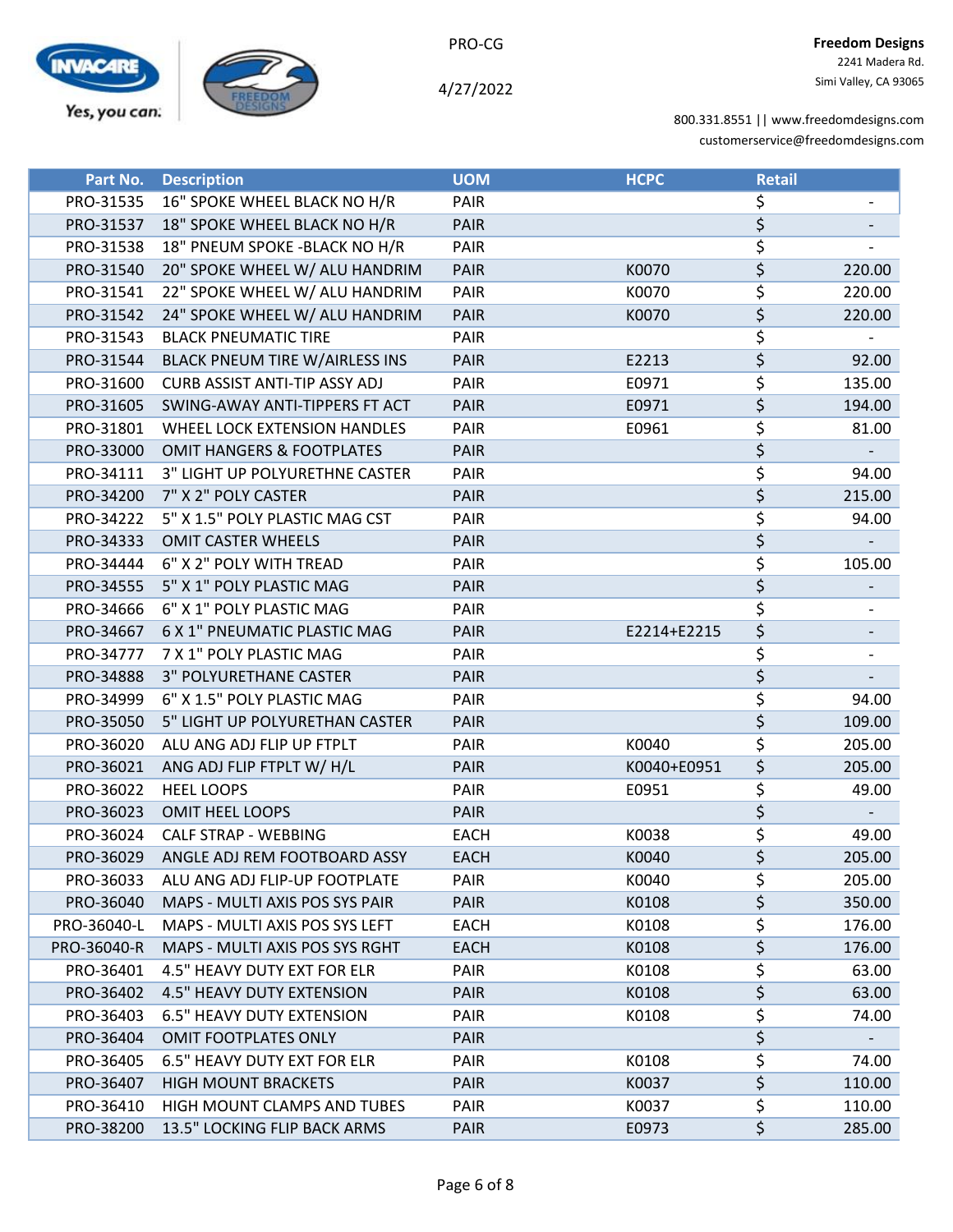

PRO-CG

| Part No.       | <b>Description</b>              | <b>UOM</b>  | <b>HCPC</b> | <b>Retail</b>                   |        |
|----------------|---------------------------------|-------------|-------------|---------------------------------|--------|
| PRO-38201      | 10.5" LOCKING FLIP BACK ARMS    | PAIR        | E0973       | \$                              | 285.00 |
| PRO-38202      | 13.5" FLIP BACK ARMRESTS        | <b>PAIR</b> |             | \$                              |        |
| PRO-38203      | SINGLE POST HGHT ADJ REM TALL   | PAIR        | E0973       | \$                              | 307.00 |
| PRO-38204      | 10.5" FLIP BACK ARMRESTS        | <b>PAIR</b> |             | $\overline{\xi}$                |        |
| PRO-38205      | DUAL POST FIXED-HGT REM ARM     | PAIR        |             | $\overline{\boldsymbol{\zeta}}$ |        |
| PRO-38206      | DUAL POST FLIP UP HGHT-ADJ REM  | <b>PAIR</b> | E0973       | \$                              | 318.00 |
| PRO-38208      | 10.5"-13.5" FLIP BACK TELESCOP  | PAIR        | E0973       | \$                              | 285.00 |
| PRO-38209      | <b>OMIT ARMRESTS</b>            | <b>PAIR</b> |             | \$                              |        |
| PRO-38210      | 10.5"-13.5" FLIP BCK TELES LCK  | PAIR        | E0973       | \$                              | 307.00 |
| PRO-38213      | <b>DESK LENGTH ARMREST PADS</b> | <b>PAIR</b> |             | \$                              |        |
| PRO-38214      | FULL LENGTH ARMREST PADS        | PAIR        |             | $\overline{\xi}$                |        |
| PRO-38215      | 17"-20" FLIP BCK TELESC LCKING  | <b>PAIR</b> | E0973       | \$                              | 307.00 |
| PRO-38216      | FOAM WRAP ARM PADS - STD        | <b>PAIR</b> |             | \$                              |        |
| PRO-38217      | SINGLE POST HGHT ADJ REM SHORT  | <b>PAIR</b> | E0973       | \$                              | 307.00 |
| PRO-38222      | SNGL PST FXD HGT REMVBL SHORT   | PAIR        | E0973       | \$                              | 254.00 |
| PRO-38224      | SNGL PST FXD HGT REMVBL TALL    | <b>PAIR</b> | E0973       | \$                              | 254.00 |
| PRO-39010      | FIXED SOLID SEAT PAN - PLST     | <b>EACH</b> | E2231       | \$                              | 183.00 |
| PRO-39030-1012 | FIXED SLD SEAT PAN - ALU 10X12  | <b>EACH</b> | E2231       | \$                              | 215.00 |
| PRO-39030-1214 | FIXED SLD SEAT PAN - ALU 12X14  | <b>EACH</b> | E2231       | \$                              | 215.00 |
| PRO-39030-1416 | FIXED SLD SEAT PAN - ALU 14X16  | <b>EACH</b> | E2231       | \$                              | 215.00 |
| PRO-39030-1618 | FIXED SLD SEAT PAN - ALU 16X18  | <b>EACH</b> | E2231       | \$                              | 215.00 |
| PRO-39030-1818 | FIXED SLD SEAT PAN - ALU 18x18  | <b>EACH</b> | E2231       | \$                              | 215.00 |
| PRO-39030-1820 | FIXED SLD SEAT PAN - ALU 18x20  | <b>EACH</b> | E2231       | \$                              | 215.00 |
| PRO-39040-1212 | FXD, ADJ ALU ST PN 10-12X12     | <b>EACH</b> | E2231       | \$                              | 312.00 |
| PRO-39040-1414 | FXD, ADJ ALU ST PN 12-14X14     | <b>EACH</b> | E2231       | \$                              | 312.00 |
| PRO-39040-1616 | FXD, ADJ ALU ST PN 14-16X16     | <b>EACH</b> | E2231       | \$                              | 312.00 |
| PRO-39040-1818 | FXD, ADJ ALU ST PN 16-18X18     | <b>EACH</b> | E2231       | \$                              | 312.00 |
| PRO-39040-1820 | FXD, ADJ ALU ST PN 16-18X20     | <b>EACH</b> | E2231       | \$                              | 312.00 |
| PRO-40000      | <b>4" POLYURETHANE CASTER</b>   | PAIR        |             | \$                              |        |
| PRO-41000      | 4" LIGHT UP POLYURETHAN CASTER  | <b>PAIR</b> |             | \$                              | 109.00 |
| PRO-42000      | 5" X 1.4" POLY ALUMINUM MAG     | PAIR        |             | \$                              | 180.00 |
| PRO-43000      | 4" X 1.4" POLY ALUMINUM MAG     | <b>PAIR</b> |             | \$                              | 180.00 |
| PRO-44000      | 6 X 1.4" POLY ALUMINUM MAG      | PAIR        |             | \$                              | 180.00 |
| PRO-6220-01    | SD FOOTREST ADAPTER/RECEIVER    | <b>PAIR</b> | K0108       | \$                              |        |
| PRO-6302-03    | ADJ CONTRACTURE - UPPER         | PAIR        |             | \$                              |        |
| PRO-6304-01    | STD DYN ADJ KNEE & TEL UPR      | <b>PAIR</b> | K0108       | \$                              |        |
| PRO-6304-02    | HI PVT DYN ADJ KNEE & TEL UPR   | PAIR        | K0108       | \$                              |        |
| PRO-6401-02    | ADJ PLANTAR/DORSI EXT SHORT     | <b>PAIR</b> |             | \$                              |        |
| PRO-6402-02    | ADJ PLANTAR/DORSI EXT LONG      | <b>PAIR</b> |             | \$                              |        |
| PRO-6405-01    | DYN ADJ PLNT/DRSI FR EXT 0-2"   | <b>PAIR</b> | K0108       | \$                              |        |
| PRO-6406-01    | DYN ADJ PLNT/DRSI FR EXT 2-4"   | PAIR        | K0108       | \$                              |        |
| PRO-6407-01    | DYN ADJ PLNT/DRSI FR EXT 4-6"   | PAIR        | K0108       | \$                              |        |